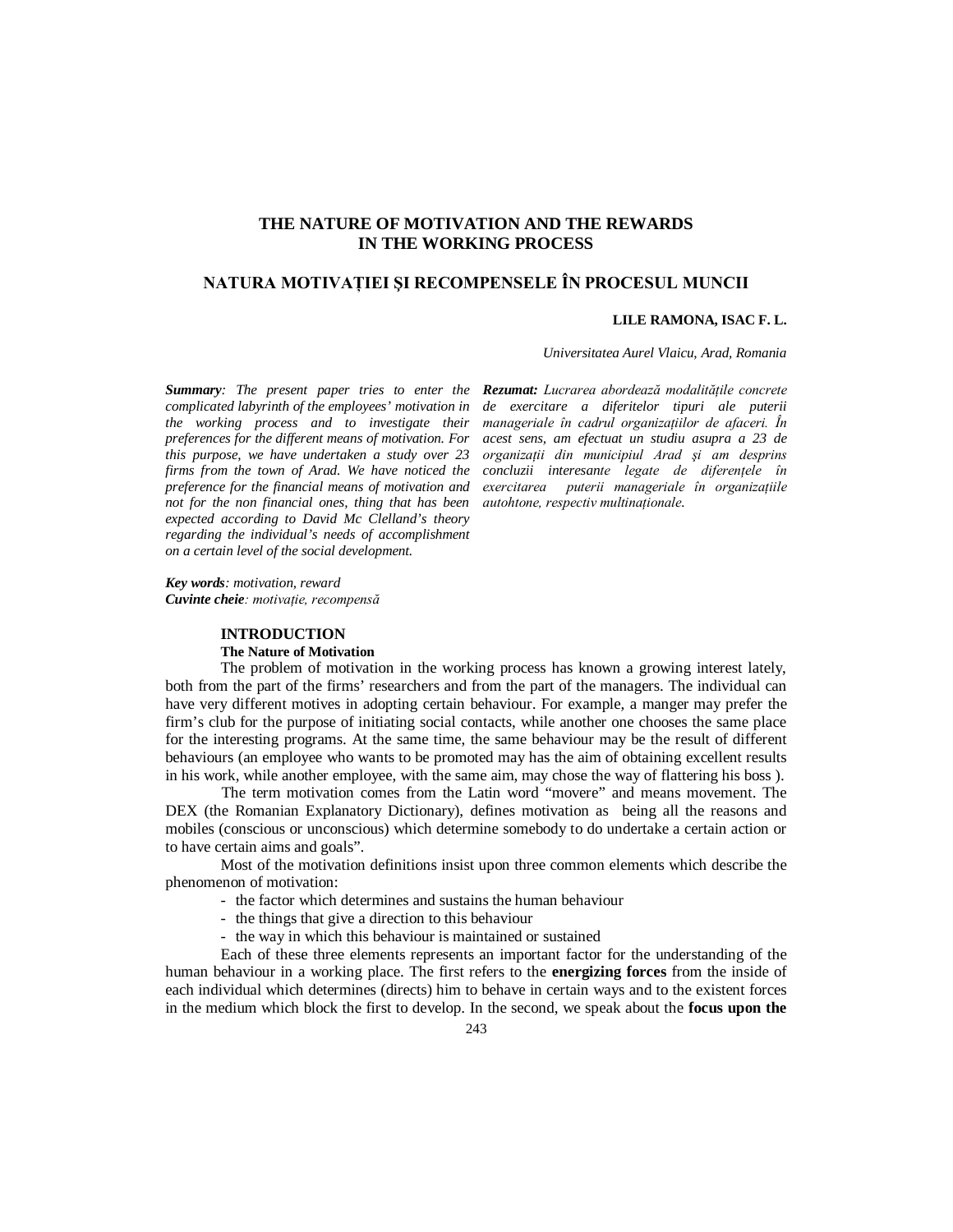**aims**: the individual's behaviour is directed towards a certain way. The third factor, takes into consideration **the inner forces of the individual** or specific to the environment which offer the feedback capable to rebuild the intensity and direction of the action.

In a thorough examination of the individual's motivation, Gary Johns suggests four strongly interconnected traits, which define the motivated behaviour:

- the effort, which is proved by individuals in a different manner according to the position they occupy;

- the perseverance, namely the consistency and persistence with which the individuals try to achieve the working task;

- the direction, which represents the qualitative side of the motivated behaviour (motivation meaning not only working hard but also intelligently)

- the objectives, which represent aims towards which the motivated behaviour is directed. We have to underline the fact that the employees can be motivated by aims which coincide with the aims of the organization (such as the high level of productivity or increasing the importance of creative decisions), as well as by aims which are opposed to the aims of the organization (absenteeism, blackmailing and fraud).

Starting from these definitions and traits, we can draw a general model of the motivational process (representing a simplification of more complex relations, briefly reminding of the major items involved).

The basic constitutive parts of this generated model are: (1) the needs or expectations; (2) the behaviour; (3) the aims; (4) a certain form of feedback.

The model postulates the fact that the individuals have a multitude of needs, desires and expectations that can appear at different intensities. For example, they can have a sustained need to affiliate, a strong desire to obtain an extra income or an expectation that if he proves a sustained effort in his work, he will obtain a promotion. The elements with an "activating" character are generally accompanied by two phenomena:

- firstly, the emergence of similar needs, desires or expectations affects the balance on the "inner stage" of the individual; he will try to reduce the state he faces (the energetically component of motivation)

- secondly, the presence of the needs, desires and expectations is generally associated with anticipation or with a belief that certain actions will lead to the diminution of the unbalanced situation (the target focused component of the motivation).

The model supposes a chained development of the events. On the basis of certain combination of the desire to reduce the inner state of unbalance with the belief that certain actions will serve this cause, the individuals behave in a certain way they consider as suitable for reaching the desired goals. Undertaking such actions determines a series of actions both from the inside the individual and from the outside. These actions provide the individual information connected with the impact of his own behaviour. The feedback makes the individual either change or abandon his present behaviour or to reassure over the right orientation of his actions.

In order to clearly define this process, we can give an example. The individuals who prove a strong desire to interact with others (the need to affiliate) can try to increase the rate of contacts with those around them (behaviour), in the hope of gaining their friendship and their support (aim). On the bases of these interactions, they can reach a point in which they consider they have enough friends and can redirect their energies towards other aims; or they can receive a negative feedback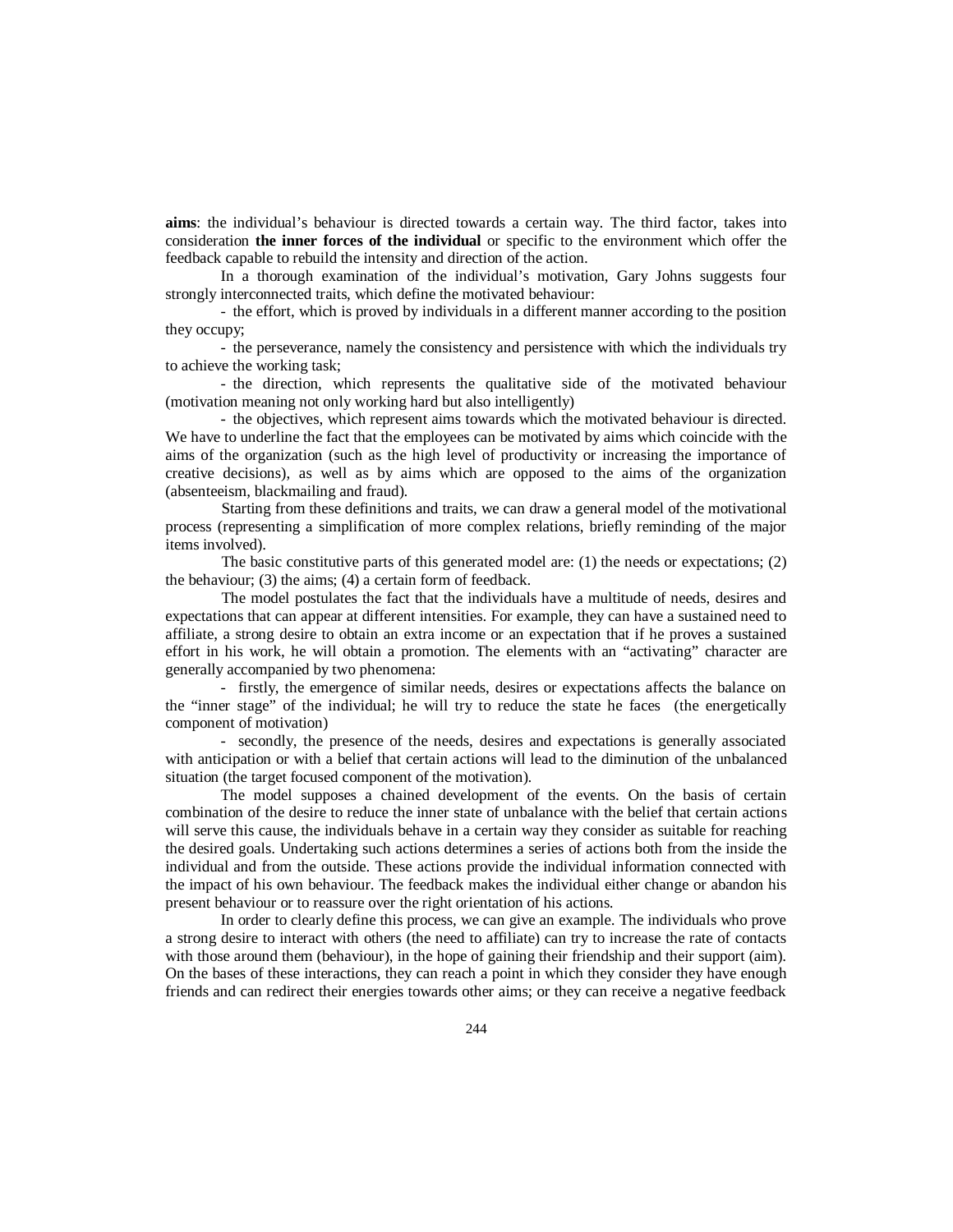which draws their attention upon the fact that their behaviour is not suitable for the achievement of the aims and, consequently can decide the modification of this behaviour. In both cases, we can notice the important effect of moderation which the feedback has upon the components and the further modifications.

### **MATERIALS AND METHODS**

In order to investigate the nature of the employees' motives and their orientation for certain rewards, we have undertaken a survey in 23 firms from Arad town, in three fields of activity (production, commerce and services) both national and multinational.

The sample used is representative for the population target of the survey, namely the employees of Arad town.

### **RESULTS AND DISCUSSIONS**

The first question used in this chapter of the survey as **"Do you consider you are sufficiently well motivated as working staff in this firm?"**

In the beginning of this large theme, a general question has been asked regarding the collective motivation. This question aimed realizing a cognitive reporting process to other firms from this field. Thus, 58.24% say that they are well motivated as staff.

There is also a percent of 17% that do not understand this concept, and this thing indicates that these firms do not have an organizational culture able to create identity to the working staff in respect of others.

| Degree of collective motivation |               |  |
|---------------------------------|---------------|--|
|                                 | $\frac{0}{0}$ |  |
| Yes                             | 58.3          |  |
| No                              | 24.8          |  |
| Don't know                      | 17            |  |
| <b>Total</b>                    | 100           |  |

*Chart 2* 

*Chart 1* 

| Ways of motivation within a firm  |      |              |                |      |      |
|-----------------------------------|------|--------------|----------------|------|------|
| Percentage %                      | 1    | $\mathbf{2}$ | 3              | 4    | 5    |
| Basic salary                      | 59.7 | 4.7          | $\overline{4}$ | 5    | 2.7  |
| Rewards/bonuses                   | 10.3 | 16.9         | 9.5            | 11.9 | 8.2  |
| Bonuses for holidays              | 8.5  | 2.7          | 15.5           | 7.7  | 10.1 |
| Tickets for meals                 | 8    | 22.4         | 8.8            | 13.3 | 9.4  |
| Working conditions                | 14.2 | 9.6          | 13.7           | 11.4 | 15.5 |
| Flexible schedule                 | 7.8  | 8.1          | 5.7            | 3.3  | 5.1  |
| Holiday/treatment tickets         | 4.5  | 2.6          | 4.2            | 3.2  | 2.3  |
| Safety of the working environment | 12.7 | 5.1          | 4.9            | 6.2  | 8.1  |

**Ways of Motivation within a Firm – Superior Needs – First 5 Places**

At this chapter, a percentage representation of the way in which the firm motivates its employees by the perspective of their primary needs can be noticed. For a better pointing out of the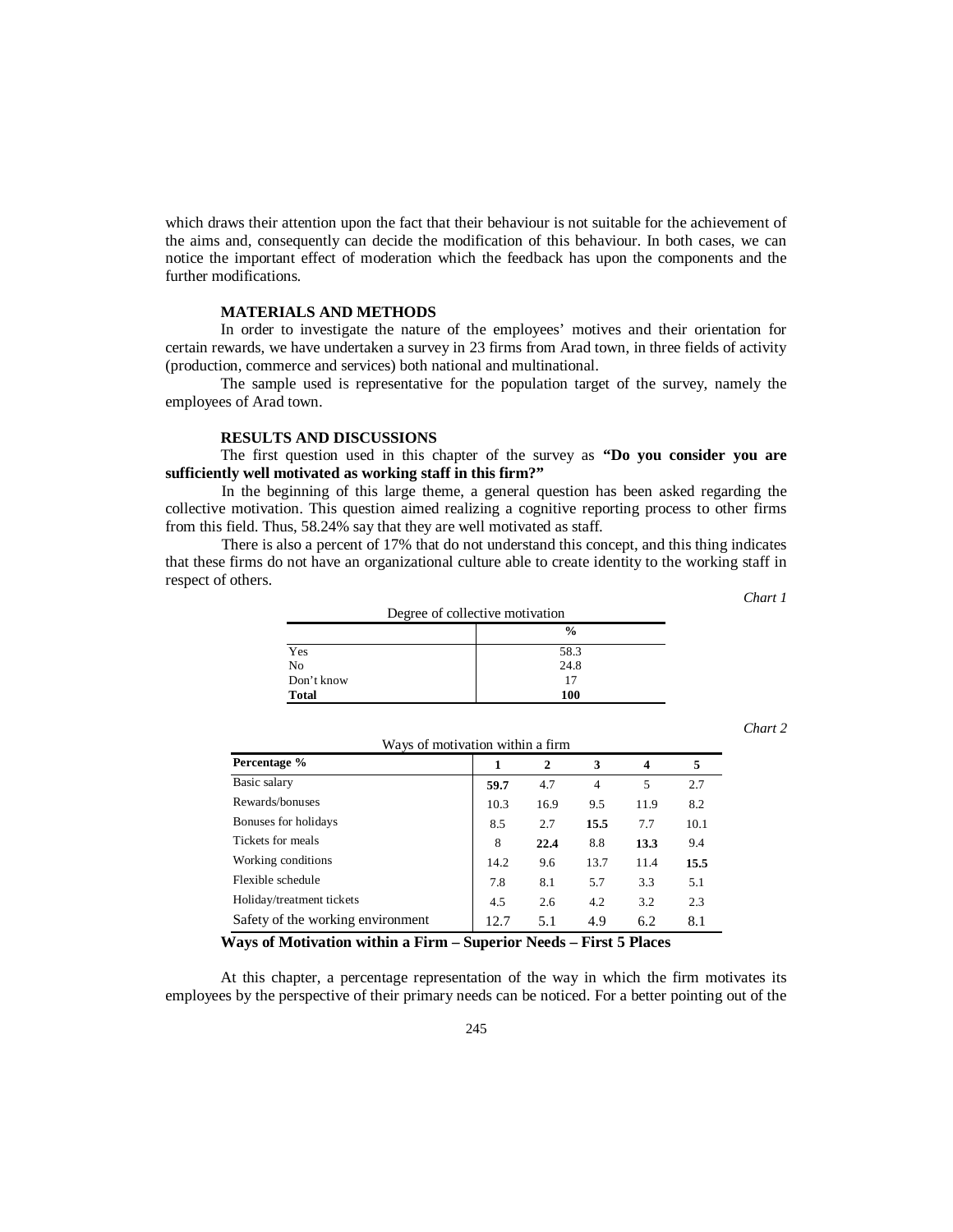essence, in the chart there are shown the percentage for the first 5 places and in the graphic the first 3 places.

If we consider the highest percentage of each place, we can notice that the basic salary is on the first place (59.7%), followed by the tickets for meals (22.4%, second place), the bonuses for holidays (15.5%, third place).

The working conditions are situated on the fifth place as being considerable (15.5%), so this problem seems to be more of juridical nature and labour protection then of managerial nature.

Among the superior needs of the employees, we mention that at this point they stand very poorly, on the first place stands the possibility of being promoted (12.1%), on the second place, the firm is willing to offer the official recognition of the accomplishments in that field (10.2%).

| Ways of motivation within a firm-first five places               |      |              |      |     |     |
|------------------------------------------------------------------|------|--------------|------|-----|-----|
| Percentage %                                                     |      | $\mathbf{2}$ | 3    | 4   | 5   |
| The possibility of being promoted                                | 12.1 | 3.2          | 3.2  | 7   | 3.8 |
| Participation at training programs                               | 6.8  | 7.1          | 7.1  | 7.1 | 7.4 |
| The possibility of gaining professional experience in that field | 8    | 4.8          | 10.2 | 8.3 | 8.3 |
| The relationships with the superiors                             | 8.6  | 3            | 4.4  | 4.7 | 5.8 |
| The relationships with the other colleagues                      | 6.3  | 2.9          | 1.1  | 3.2 | 4.9 |
| Official recognition of the professional accomplishments         | 10.2 | 7.8          | 4.2  | 4.4 | 4.4 |
| The prestige that one has in the staff                           | 7.7  | 3.2          | 3.4  | 1.1 | 3.2 |
| The liberty of movement and decision                             | 9.4  | 4.4          | 3.8  | 3.8 | 2.4 |

**Desired Ways of Motivation – Primary Needs – First 5 Places**

Regarding the expectation of the employees, we can mention that following the same procedure, the basic salary is on the first place (73.6%), followed by the rewards/bonuses (28.1% second place), after the bonuses for holidays (18.4%, third place), by the tickets for meals (17.7%, fourth place) and at the end the working conditions.

*Chart 4*

*Chart 3*

| Desired ways of motivation: primary needs |      |      |      |      |      |
|-------------------------------------------|------|------|------|------|------|
| Percentage %                              | 1    | 2    | 3    | 4    | 5    |
| Basic salary                              | 73.6 | 8.2  | 2.4  | 2.2  | 2.4  |
| Rewards/bonuses                           | 12.3 | 28.1 | 7.1  | 11.8 | 6.7  |
| Bonuses for holidays                      | 6.8  | 4.9  | 18.4 | 9.5  | 6.8  |
| Tickets for meals                         | 6.4  | 14.9 | 16.4 | 17.7 | 9.5  |
| Working conditions                        | 9.9  | 8.4  | 8.9  | 8.2  | 14.9 |
| Flexible schedule                         | 7.8  | 5.1  | 7    | 5.4  | 8.9  |
| Holiday/treatment tickets                 | 6    | 3.7  | 3.4  | 5.1  | 6.3  |
| Safety of the working environment         | 12.3 | 10.1 | 9.2  | 9.2  | 6    |

**Desired Ways of Motivation – Superior Needs – First 5 Places**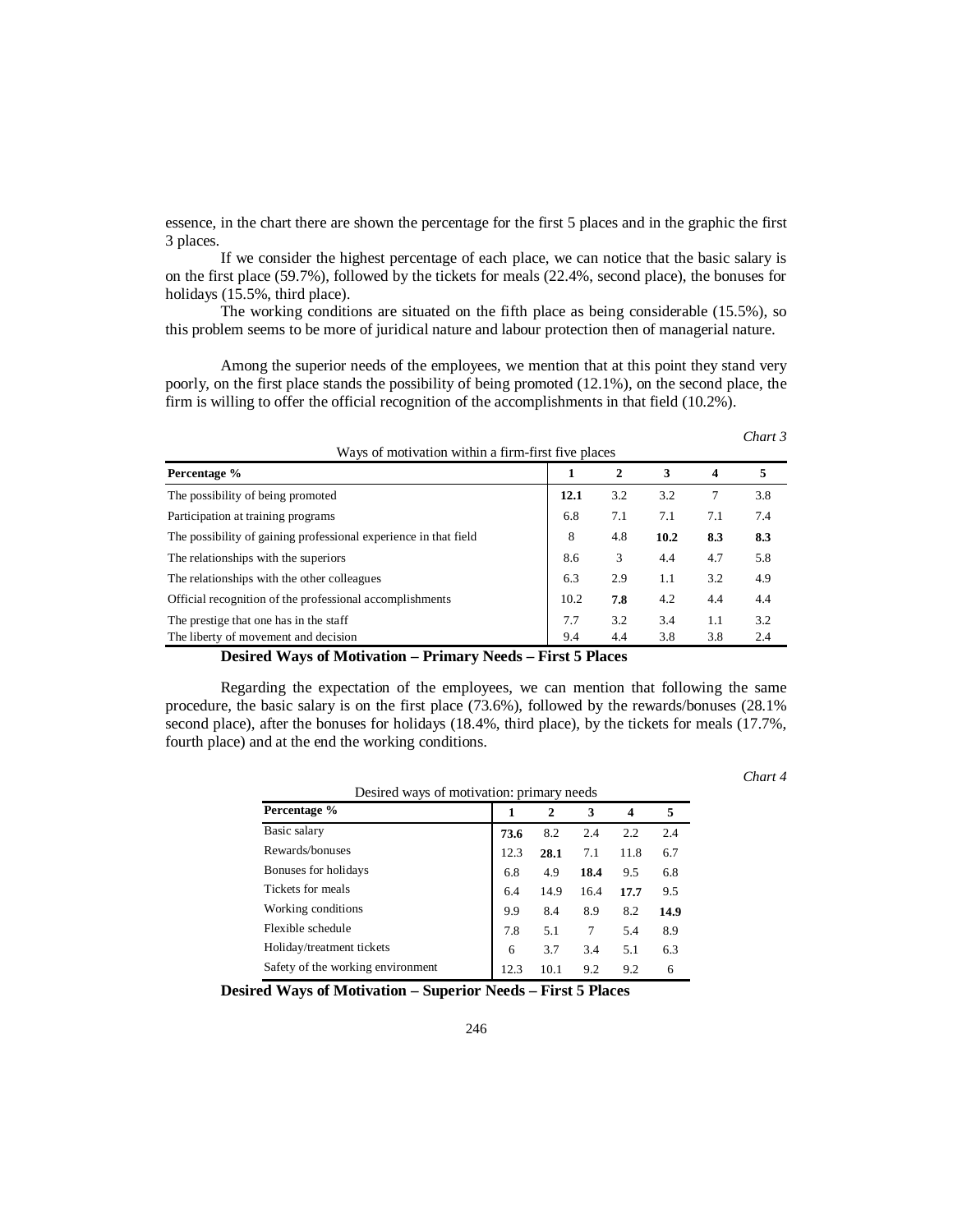The expectations among the superior needs indicate the following hierarchy: on the first place stands the promotion of the employee (8.5%), on the second place the promotion of the employee (5.7%), on the third place the experience gained (6.8%), on the fourth place the promotion of the employee (7.5%), and on the fifth place the experience gained (10.5%).

Overall, we can notice that the percentages for superior needs are less than the needs for the primary needs. *Chart 5* 

| Desired ways of motivation: superior needs                       |     |     |     |     |      |
|------------------------------------------------------------------|-----|-----|-----|-----|------|
| Percentage %<br>$\mathbf{2}$<br>3<br>4<br>1                      |     |     |     |     | 5    |
| The possibility of being promoted                                | 8.5 | 5.7 | 6.7 | 7.5 | 9.2  |
| Participation at training programs                               | 5.3 | 4.3 | 4.3 | 4.3 | 4.8  |
| The possibility of gaining professional experience in that field | 8.3 | 2.5 | 6.8 | 6   | 10.5 |
| The relationships with the superiors                             | 5.4 | 2.8 | 3.6 | 2.3 | 4.1  |
| The relationships with the other colleagues                      | 8   | 2.6 | 3.1 | 3.3 | 2.6  |
| Official recognition of the professional accomplishments         | 6.5 | 1.6 | 1.6 | 3   | 1.9  |
| The prestige that one has in the staff                           | 6.1 | 0.8 | 1.6 | 1.8 | 2.9  |
| The liberty of movement and decision                             | 7.5 | 1.3 | 0.8 | 3.2 | 2.7  |

**Expected Ways of Motivation within a Firm – Primary Needs- First Place (%)** 

In the following, the motivational offer and the expectations of the employees are being compared by the perspective of the first place.

Regarding the salary, the expectations exceed the offers and the same situation can be seen in rewards. The bonuses for holidays are not that important to employees as the offers, the same can be noticed for the tickets for meals, the working conditions and even the safety of the working environment. The only symmetrical point is the flexible schedule.

Considering the differences between the offer and the expectations, we think that a performing system of evaluation must be implemented to adjust the asymmetries of perception.

| няг |  |
|-----|--|
|-----|--|

| Ways of motivation: received and expected: primary needs |                 |                 |  |
|----------------------------------------------------------|-----------------|-----------------|--|
| Percentage %                                             | <b>Received</b> | <b>Expected</b> |  |
| Basic salary                                             | 59.7            | 73.6            |  |
| Rewards/bonuses                                          | 10.3            | 12.3            |  |
| Bonuses for holidays                                     | 8.5             | 6.8             |  |
| Tickets for meals                                        | 8               | 6.4             |  |
| Working conditions                                       | 14.2            | 9.9             |  |
| Flexible schedule                                        | 7.8             | 7.8             |  |
| Holiday/treatment tickets                                | 4.5             | 6               |  |
| Safety of the working environment                        | 12.7            | 12.3            |  |

**Expected Ways of Motivation within a Firm – Superior Needs- First Place (%)** 

Among the superior needs we can notice that the offer for promotion is not equivalently met by the expectations, the same for participating at training programs. The desired thing is the